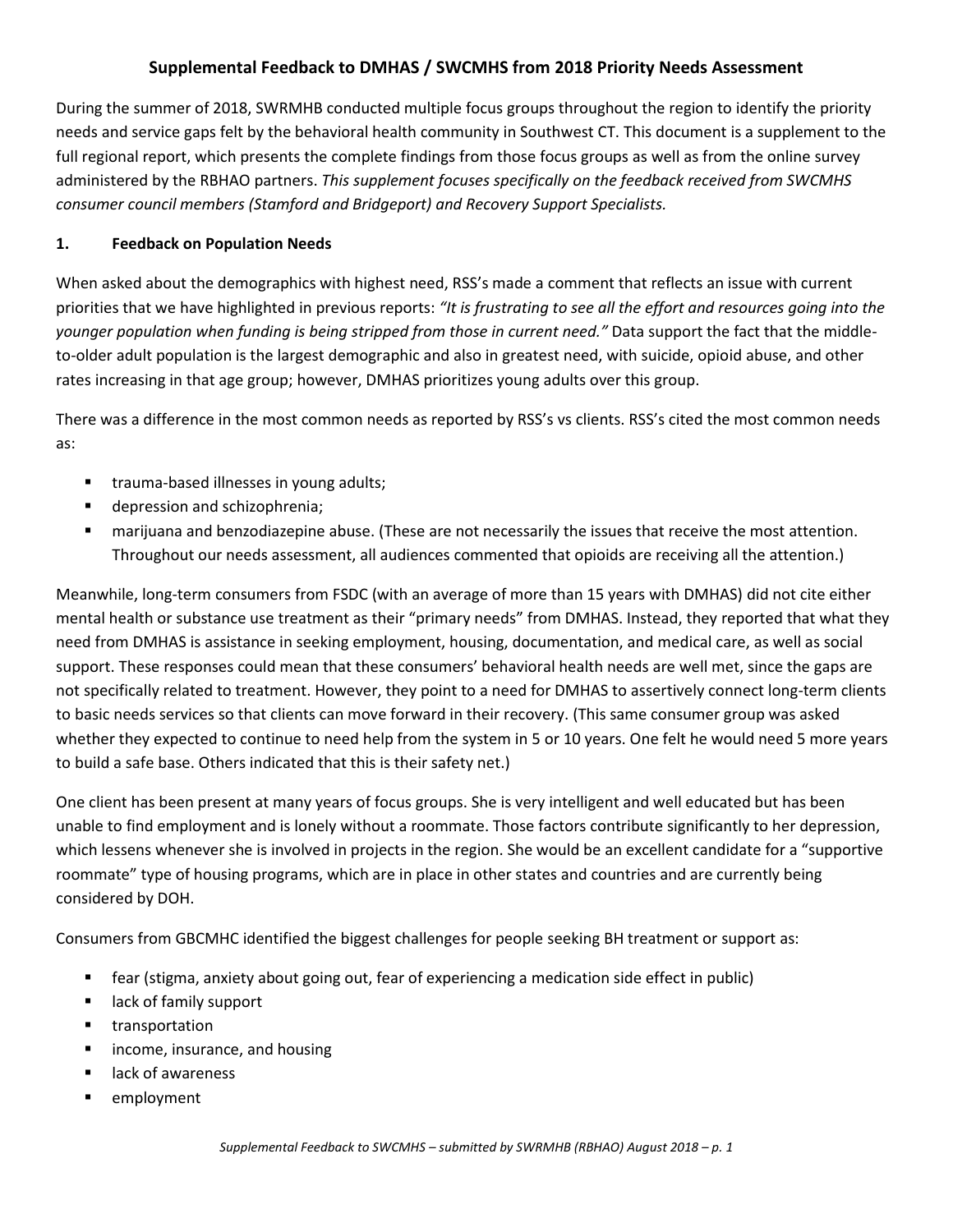The following new and/or emerging issues were identified:

- **•** Opioids in combination with benzos.
- Marijuana-induced psychotic breaks in the young adult population. (NB: There was significant support throughout the region for bringing a First Episode Psychosis program to Fairfield County.)
- Stress and anxiety as a result of the current political and economic environment.

## **2. Feedback on Prevention & Promotion Messaging**

In terms of messaging, SWCMHS respondents felt that education efforts do not place enough emphasis on recovery. Instead, the focus is on awareness and reducing stigma. They pointed out that focusing on recovery would accomplish those goals as well.

Other areas identified as needing better promotion were:

- Focus on the homeless
- Education and resources in different languages to help people recognize different issues (especially depression).

## **3. Feedback on Services in the Region**

**Strengths:** Consumers very much appreciate a number of programs and services in Region 1:

- Laurel House programs (roommates, volunteers)
- Inspirica (employment workshop)
- **Free medication**
- FSD programs: PUSH (several mentions), individual therapy, DBT in English and Spanish and follow-on group, staff (psychiatrists, nurses, RSS's), WRAP, Pathways to Recovery, weekly WMR
- Gilead
- 12 step programs
- Phone access
- **More opportunities for clients to work**
- One-on-one therapy
- Peer support

When asked specifically what has been **getting better at SWCMHS** in the past year or 2, clients mentioned:

- New FSDC group for clients to reduce/abstain from marijuana use
- RSS's are becoming more integrated with staff
- GBCMHC consumers mentioned more education about illness, how to cope, how to be social, and more client involvement in the treatment plan
- More options for clients to enter the MH field: RSS training offered in South Norwalk, PUSH, etc.
- Marrakech is less strict
- More activities for GBCMHC clients (walking, bowling, movie night)
- More case management and assistance from community providers
- **Staff listens more (mentioned at GBCMHC)**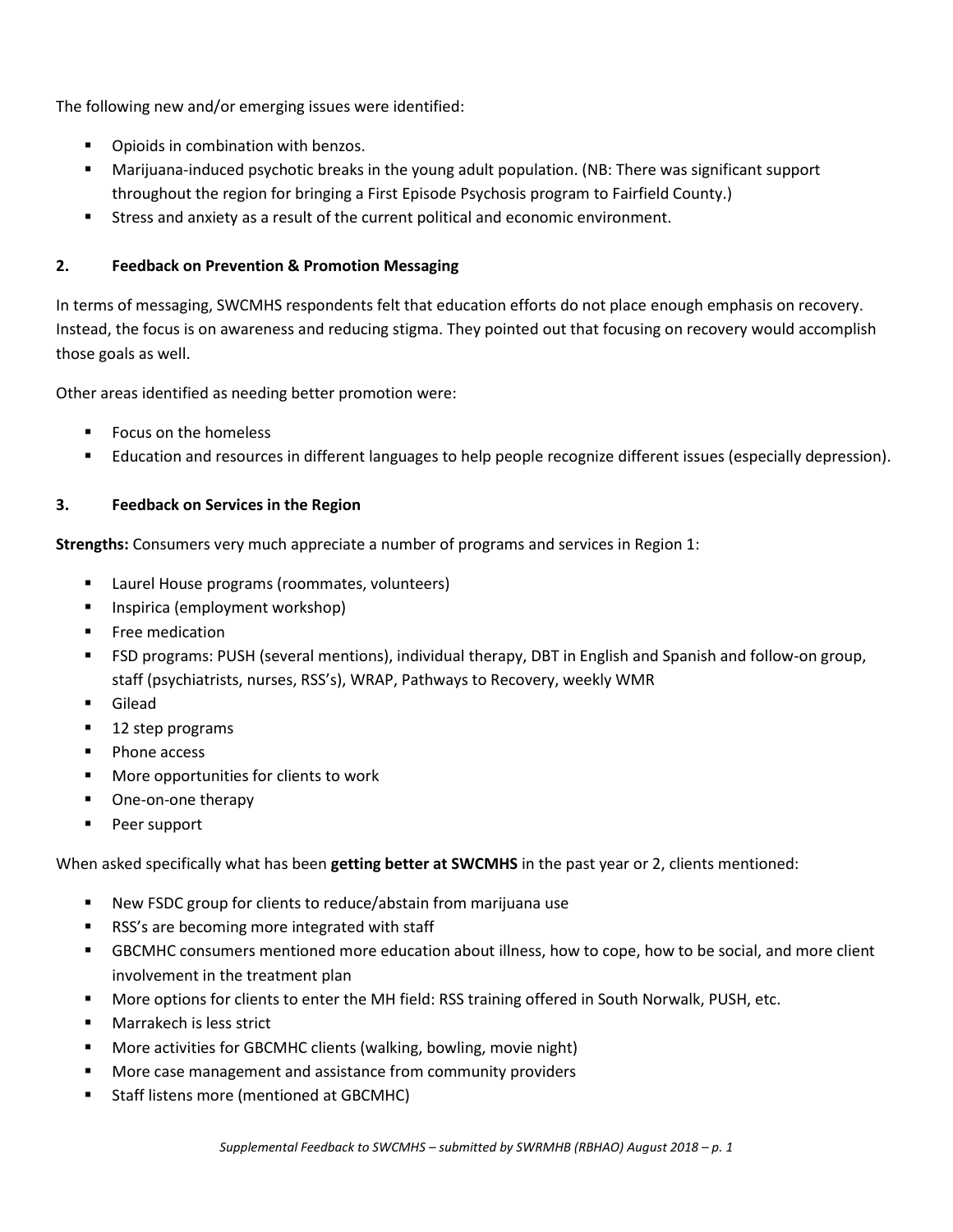**Gaps** identified by SWCMHS clients included:

- Coordination of treatment (cited as problematic several times). Examples included communicating with hospitals, housing, getting documentation. One client was hospitalized due to a med reaction and was there for 3 days before his SWCMHS treatment team was notified (which appeared to be an issue on the hospital side). Another was trying to get into a hospital and was not given any support by FSD in terms of a "professional connection," so he called a YNHH number on their website and reached a security guard who couldn't help.
- **Need for more case managers.**
- Therapy programs in Spanish; psychoeducation in Latino communities; web resources in Spanish; access to the Internet in Spanish for consumers
- **Long-term inpatient care.**
- **Training groups to provide trainings and education (Note: The RBHAO can continue to help promote and also** organize trainings and speakers but is not supposed to provide any direct training such as QPR.)
- Recognition of the connection between mental health and substance use. (One client was treated in the community for SUD but never assessed for MH and was homeless for years before being diagnosed with bipolar.)
- One FSDC client put ~8 suggestions in the suggestion box over 2 years (some signed) but never got a response. Other clients were surprised to hear that there was a suggestion box.

SWCMHS consumers and RSS's identified many areas where things are getting **worse**:

- Access to psychiatrists (continues to be mentioned)
- Discharge planning. No long-term hospitals around.
- Supported and supportive housing. 6+ year wait for city housing / section 8 for senior disabled.
- No more crisis, no more respite beds.
- Insurance.
- One client reported a highly stressful, negative experience with his volunteer work experience. He began to volunteer for many hours and became overwhelmed (because there weren't enough helpers or possibly staff) to the point where he neglected his own apartment and roommate situation. He questioned why he wouldn't have been paid if he was being counted on to do so much work. This experience could reflect a need for better monitoring of volunteer hours and reactions, or could be the result of budget cuts.
- **Transportation: Veyo is seen as worse than logisticare.**

What's getting worse within SWCMHS / what do you wish were different:

- Not enough staff. "Employees are overworked and short on time, and that is not fair to patients." As a result:
	- o SWCMHS has become a "case management mill," with clients observing that: It's difficult to get treatment coordinated; there's no guidance; staff used to sit and accompany the client.
	- $\circ$  Staff morale is down: "The demand is greater. We are being asked to double our productivity with fewer and fewer resources." (This issue has also been mentioned by community providers.)
	- o Need better receptionist skills, including more bilingual receptionists.
	- o Many report a lot of "switching around with workers." "I've had 3 doctors in the past 7 years."
- Clients perceive a need for a 24/7 warmline or more extended-day peer support. One client commented that when he is in a panic, one of his coping skills is to call, but his therapist has told him that he calls too much. He would like to leave a voicemail but has been discouraged from doing so, yet the warmline is not available in the middle of the night.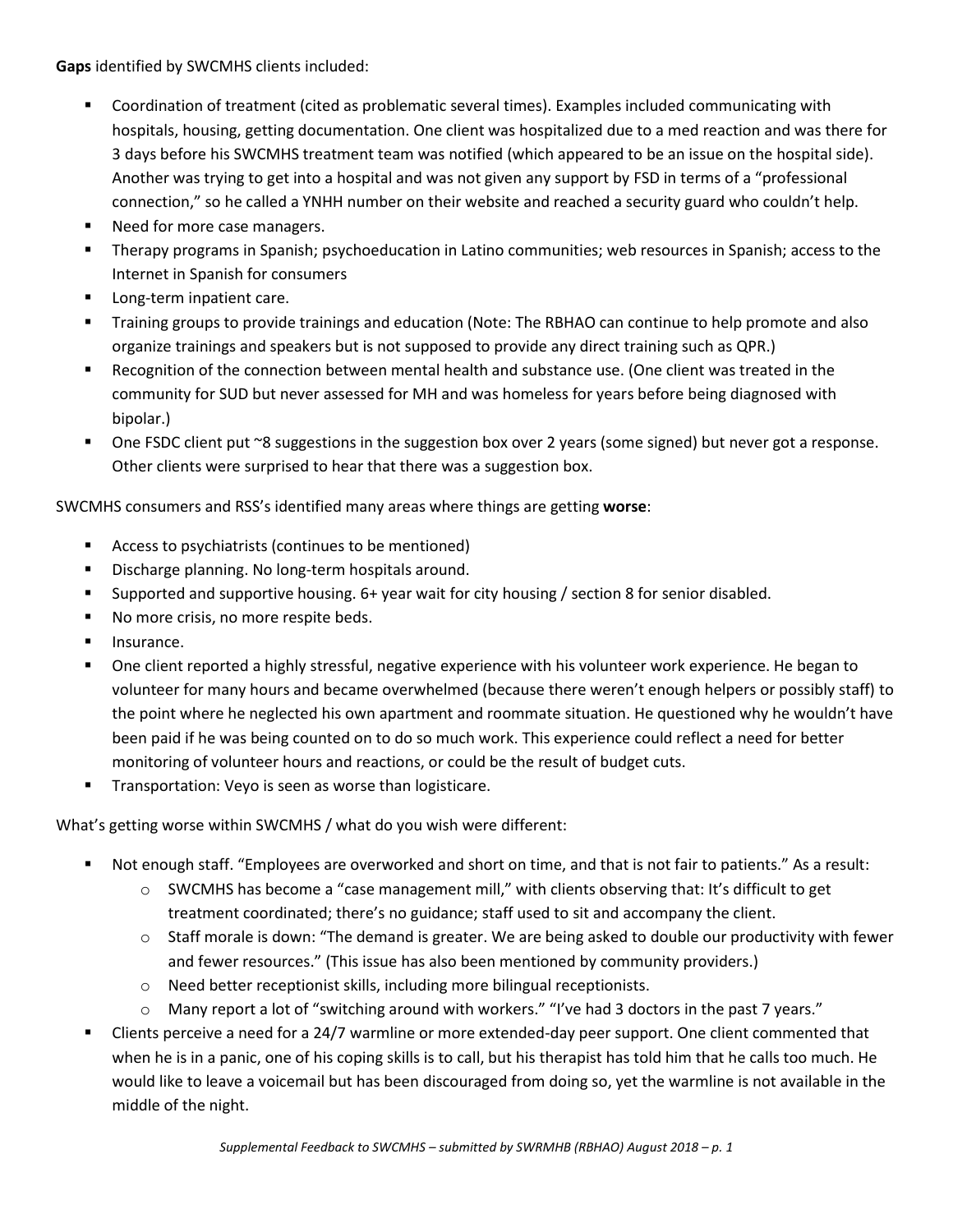- "FSDC is the poor stepchild in the corner of the state." SWCMHS upper management is not visible, and the site director is "only at FSD once a week."
- Groups become redundant. When you finish a group you have to start it over. (Note: This was identified as an issue 2 years ago as well.)
- No more night programs (karaoke, poetry). Need funding for social rehab.
- Want more forums at meetings, professional speakers, learn about resources in the community. Note: CAC schedule has been changed for this year to encourage clients to attend, as this is a way to meet this interest and to learn about additional opportunities in the community.
- **Fundraising for the consumer council.**

Models or programs to expand or adopt:

- Holistic wellness center such as Toivo
- Peer-run respite, such as Afiya (which continues to be mentioned every year)

Supportive services that we need more of:

- **Peer support**
- Supported education
- **Alternatives to the medical model**
- **Connections to therapy and recovery services outside of DMHAS**
- Better living conditions in supported housing (example of mold in bathroom)
- Recovery education services like the REC
- At GBCMHC, we asked the consumer council what they would change in the BH system if they had \$1 million. Responses focused on extending supports:
	- o More activities/ social events / giveaways (including holiday gifts). Build a basketball court and exercise room. Buy land in the Maine woods and create a retreat cabin.
	- o More groups
	- o PUSH
	- o Community education
	- o Extension of stipend work so that it is a stepping stone to a job
	- o Financial assistance to others (basic needs, housing assistance, cash donations)
	- o Establish a legal foundation to provide legal assistance (no public defenders)
	- o Decrease medication in the Med unit so they can participate

## **4. Other (General) Feedback to DMHAS and the State**

- "No more new initiatives! The flavor of the month is disheartening and only serves to highlight the lack of transparency and collaboration within the agency."
- Use the knowledge of peers on staff to educate other staff and help them become more recovery-focused
- Listen to the people who are receiving services. Hold focus groups; the DMHAS Consumer Survey does not capture the true story.
- Stop taking money from where it is most needed.
- Better elder care, education for older adults to reduce stigma and help them access treatment.